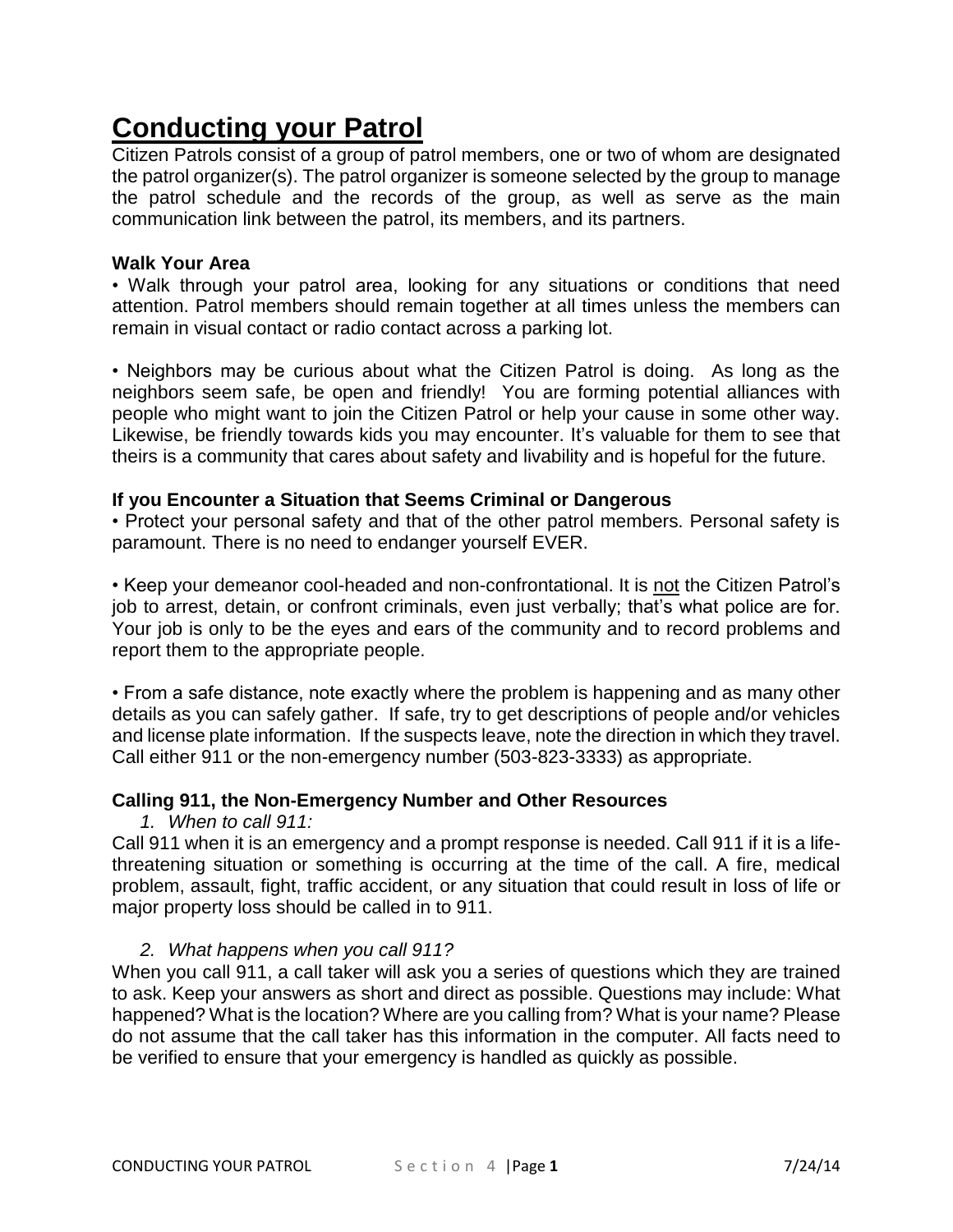#### *3. Why you should stay on the line:*

While you are on the phone with the call taker, he or she can send your call to the dispatcher. Staying on the line with the call taker does not interfere with the ability of the dispatcher to send help and it will not delay the response. The call taker may need you to stay on the line to help direct emergency personnel to the right location or to provide additional assistance that can help ensure your emergency is handled correctly. If it is possible, do not hang up the phone until the 911 call taker says it is okay to hang up.

#### *4. What should you do if you're put on hold?*

If you call 911 and reach a recording which states that all lines are busy, stay on the line. Your call will be answered as quickly as possible. If you hang up and redial, you will lose your place in line and a call taker will receive the message that someone from your phone called 911 and then hung up. The call taker then is required to attempt to call you back; meanwhile if you are calling in to 911 again, two call takers are now attempting to respond to your call.

#### *5. When to call the non-emergency number:*

The non-emergency number is 503-823-3333, which you can dial 24 hours a day for non-emergency police help. Using the non-emergency number keeps 911 available for true emergencies. 911 call takers receive non-emergency calls often; most frequently the call is from a person wanting to report a crime which occurred a few hours ago, or even a few days ago. This ties up valuable resources that should be reserved for true emergencies.

Some examples of when you should call 503-823-3333 are:

• While your Patrol is walking in an area, you discover discarded property (such as a wallet or some mail) which may have been stolen.

• While your patrol is walking through a park, you see some people who are behaving suspiciously and you would like to have the police check them out, but no obvious crimes are being committed and no one is in danger.

• While your patrol is walking through a commercial area, you walk by a business after business hours, and it has not been secured (e.g. the door is hanging open and there are no employees around).

# *6. When not to call either number:*

Often people call 911 or the non-emergency number if they want to know road conditions, report an animal problem which does not involve a vicious animal, report a power outage, or are having trouble finding a phone number in the phone book. When you need information, or if you are making routine business inquiries, you should not use either the emergency or non-emergency number.

If you cannot find a phone number in a phone book, you may call a free information line at any of the following numbers: 411 or 1-800-466-4411 or another provider.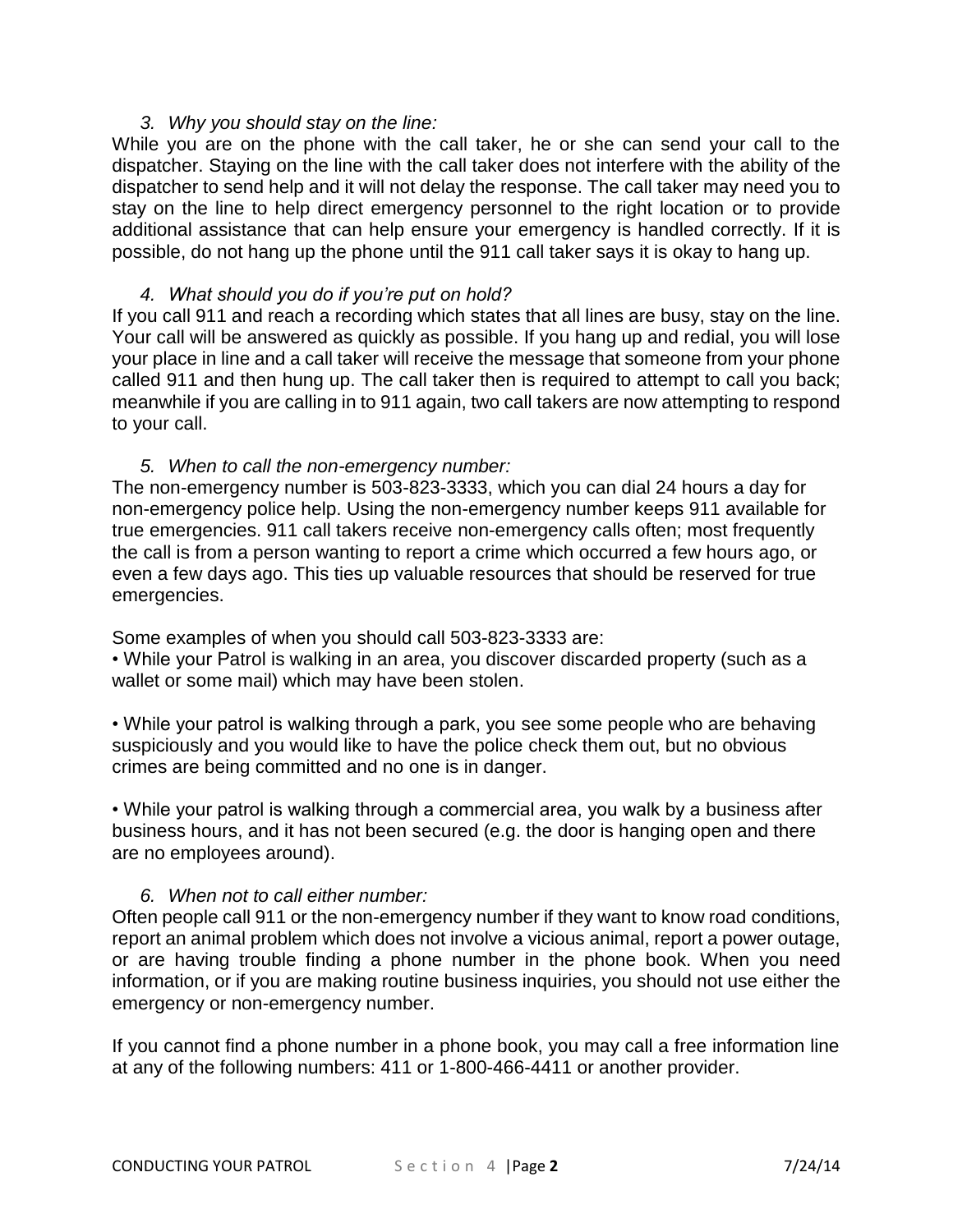# **If you See Situations or Problems that Can be Reported Later**

• Again, note as many details as possible in your notebook.

• After the patrol, you will report the situation to the appropriate person. See Addendum "A" for commonly needed phone numbers. If you are unsure to whom you need to report a problem, contact your patrol organizer or Sheriff's Office liaison.

*Consider the following situations depicted in the below photos. Do you report these incidents? If so, to whom? What information will you report? If you're waiting for a deputy or other responder to arrive, what do you do while waiting?*